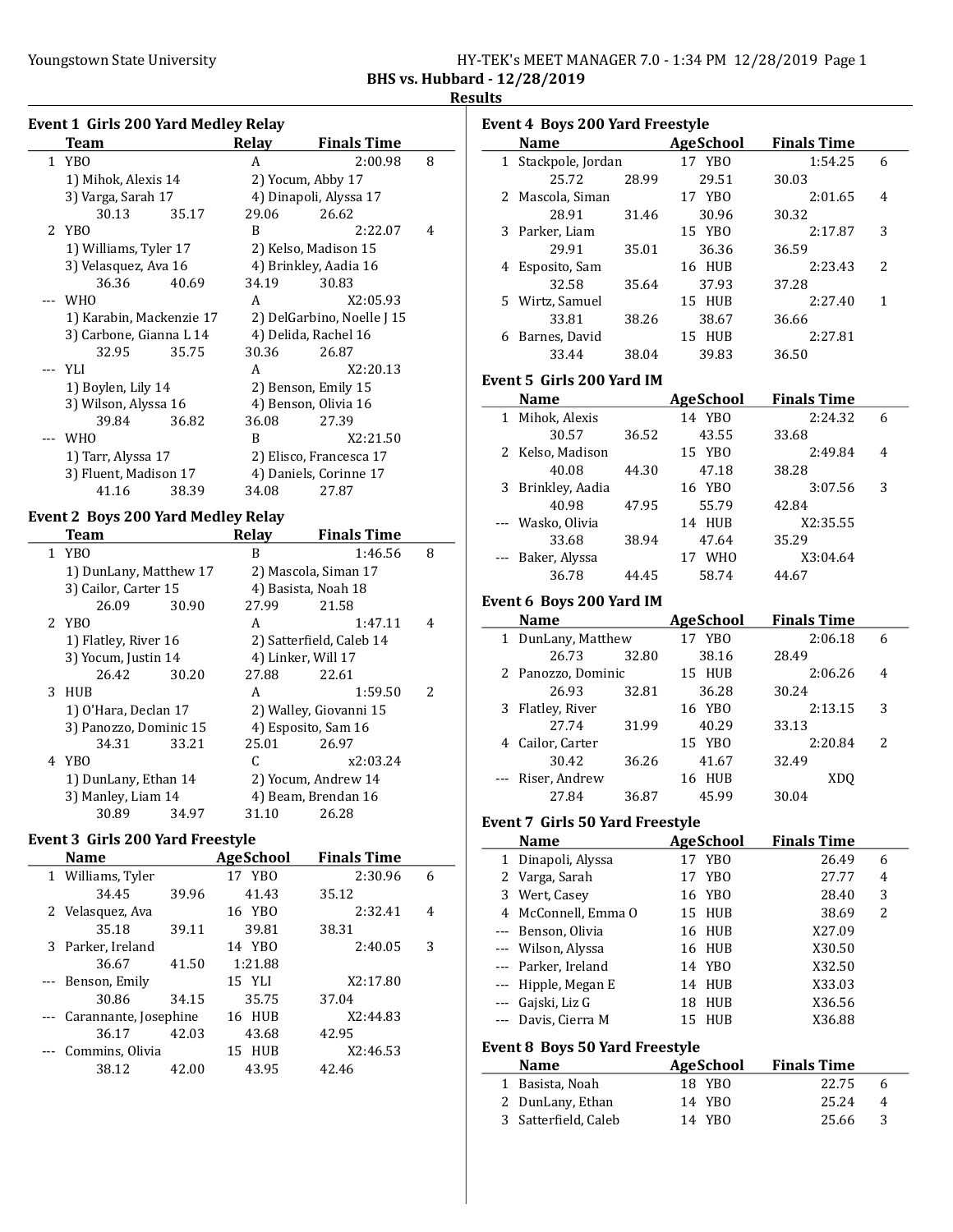|                                     | HY-TEK's MEET MANAGER 7.0 - 1:34 PM 12/28/2019 Page 2 |  |  |
|-------------------------------------|-------------------------------------------------------|--|--|
| <b>BHS vs. Hubbard - 12/28/2019</b> |                                                       |  |  |

Results

|              | (Event 8 Boys 50 Yard Freestyle)                 |       |    |                  |                     |   |
|--------------|--------------------------------------------------|-------|----|------------------|---------------------|---|
|              | <b>Name</b>                                      |       |    | AgeSchool        | <b>Finals Time</b>  |   |
|              | 4 Esposito, Sam                                  |       |    | 16 HUB           | 27.37               | 2 |
|              | 5 Grigsby, Ryan                                  |       |    | 14 HUB           | 27.69               | 1 |
|              | 6 Wirtz, Nathanial                               |       |    | 15 HUB           | 37.33               |   |
|              | --- Yocum, Justin                                |       |    | 14 YBO           | X25.97              |   |
|              | --- Manley, Liam                                 |       |    | 14 YBO           | X27.80              |   |
|              | --- Plyler, Sam R                                |       |    | 15 HUB           | X29.66              |   |
|              | --- Condo, Dominic                               |       |    | 17 HUB           | X37.29              |   |
|              |                                                  |       |    |                  |                     |   |
|              | <b>Event 9 Girls 1 mtr Diving</b><br><b>Name</b> |       |    | <b>AgeSchool</b> | <b>Finals Score</b> |   |
|              | 1 Ricciuti, Madison                              |       |    | 17 YBO           | 202.20              |   |
|              |                                                  |       |    |                  |                     | 6 |
|              | 2 Olivier, Anna                                  |       |    | 16 YBO           | 164.40              | 4 |
|              | <b>Event 11 Girls 100 Yard Butterfly</b>         |       |    |                  |                     |   |
|              | <b>Name</b>                                      |       |    | AgeSchool        | <b>Finals Time</b>  |   |
|              | 1 Mihok, Alexis                                  |       |    | 14 YBO           | 1:08.03             | 6 |
|              | 32.01                                            | 36.02 |    |                  |                     |   |
| 2            | Huston, Ella                                     |       |    | 15 YBO           | 1:14.17             | 4 |
|              | 33.79                                            | 40.38 |    |                  |                     |   |
|              | 3 Yocum, Abby                                    |       |    | 17 YBO           | 1:15.32             | 3 |
|              | 36.35                                            | 38.97 |    |                  |                     |   |
|              | --- Wasko, Olivia                                |       |    | 14 HUB           | X1:09.95            |   |
|              | 32.74                                            | 37.21 |    |                  |                     |   |
|              | --- Fluent, Madison                              |       |    | 17 WHO           | X1:17.83            |   |
|              |                                                  |       |    |                  |                     |   |
|              | <b>Event 12 Boys 100 Yard Butterfly</b>          |       |    |                  |                     |   |
|              | <b>Name</b>                                      |       |    | <b>AgeSchool</b> | <b>Finals Time</b>  |   |
| $\mathbf{1}$ | Stackpole, Jordan                                |       |    | 17 YBO           | 57.60               | 6 |
|              | 27.31                                            | 30.29 |    |                  |                     |   |
|              | 2 Panozzo, Dominic                               |       |    | 15 HUB           | 1:00.63             | 4 |
|              | 27.32                                            | 33.31 |    |                  |                     |   |
| 3            | Yocum, Justin                                    |       |    | 14 YBO           | 1:05.11             | 3 |
|              | 30.83                                            | 34.28 |    |                  |                     |   |
|              | 4 Manley, Liam                                   |       |    | 14 YBO           | 1:16.98             | 2 |
|              | 5 Barnes, David                                  |       | 15 | HUB              | 1:18.62             | 1 |
|              | 36.56                                            | 42.06 |    |                  |                     |   |
|              | --- Riser, Andrew                                |       |    | 16 HUB           | X1:04.20            |   |
|              | 30.03                                            | 34.17 |    |                  |                     |   |
|              | Event 13 Girls 100 Yard Freestyle                |       |    |                  |                     |   |
|              | <b>Name</b>                                      |       |    | <b>AgeSchool</b> | <b>Finals Time</b>  |   |
| $\mathbf{1}$ | Dinapoli, Alyssa                                 |       |    | 17 YBO           | 59.17               | 6 |
|              | 28.19                                            | 30.98 |    |                  |                     |   |
| 2            | Wert, Casey                                      |       |    | 16 YBO           | 1:04.10             | 4 |
|              | 31.37                                            | 32.73 |    |                  |                     |   |
| 3            | Brinkley, Aadia                                  |       |    | 16 YBO           | 1:12.77             | 3 |
|              | 35.08                                            | 37.69 |    |                  |                     |   |
| 4            | McConnell, Emma O                                |       |    | 15 HUB           | 1:32.92             | 2 |
|              | 43.75                                            | 49.17 |    |                  |                     |   |
| ---          | Boylen, Lily                                     |       |    | 14 YLI           | X1:19.59            |   |
|              | 38.66                                            | 40.93 |    |                  |                     |   |
| $---$        | Cella, Marina C                                  |       |    | 14 GIR           | X1:26.87            |   |
|              | 41.71                                            | 45.16 |    |                  |                     |   |
|              | Davis, Cierra M                                  |       | 15 | CLA              | X1:30.86            |   |
|              |                                                  |       |    |                  |                     |   |

| <b>Name</b><br>1 Linker, Will<br>24.12 | 26.40                                                                                                                                         |                                        | AgeSchool<br>17 YBO | <b>Finals Time</b><br>50.52                                                  | 6                        |
|----------------------------------------|-----------------------------------------------------------------------------------------------------------------------------------------------|----------------------------------------|---------------------|------------------------------------------------------------------------------|--------------------------|
|                                        |                                                                                                                                               |                                        |                     |                                                                              |                          |
|                                        |                                                                                                                                               |                                        |                     |                                                                              |                          |
|                                        |                                                                                                                                               |                                        |                     |                                                                              |                          |
|                                        |                                                                                                                                               |                                        |                     | 54.89                                                                        | 4                        |
|                                        | 28.47                                                                                                                                         |                                        |                     |                                                                              |                          |
|                                        |                                                                                                                                               |                                        |                     | 57.95                                                                        | 3                        |
| 27.17                                  | 30.78                                                                                                                                         |                                        |                     |                                                                              |                          |
|                                        |                                                                                                                                               |                                        |                     | 1:04.91                                                                      | $\overline{\mathcal{L}}$ |
| 30.22                                  | 34.69                                                                                                                                         |                                        |                     |                                                                              |                          |
|                                        |                                                                                                                                               |                                        |                     | 1:12.42                                                                      | 1                        |
| 33.20                                  | 39.22                                                                                                                                         |                                        |                     |                                                                              |                          |
|                                        |                                                                                                                                               |                                        |                     | 1:23.16                                                                      |                          |
| 40.07                                  | 43.09                                                                                                                                         |                                        |                     |                                                                              |                          |
|                                        |                                                                                                                                               |                                        |                     | X51.60                                                                       |                          |
| 24.86                                  | 26.74                                                                                                                                         |                                        |                     |                                                                              |                          |
|                                        |                                                                                                                                               |                                        |                     | X1:00.00                                                                     |                          |
| 28.23                                  | 31.77                                                                                                                                         |                                        |                     |                                                                              |                          |
|                                        |                                                                                                                                               |                                        |                     | X1:08.76                                                                     |                          |
| 31.31                                  | 37.45                                                                                                                                         |                                        |                     |                                                                              |                          |
|                                        |                                                                                                                                               |                                        |                     | X1:26.48                                                                     |                          |
| 41.49                                  | 44.99                                                                                                                                         |                                        |                     |                                                                              |                          |
|                                        | 26.42<br>3 Beam, Brendan<br>4 Johns, Noah<br>6 Wirtz, Nathanial<br>--- Mindek, Jared<br>--- Behun, Jackson<br>Plyler, Sam R<br>Condo, Dominic | 2 Cailor, Carter<br>5 McConnell, Colin |                     | 15 YBO<br>16 YBO<br>18 HUB<br>17 HUB<br>15 HUB<br>17 HUB<br>16 YBO<br>17 HUB | 15 BRFD-LE               |

# Event 15 Girls 500 Yard Freestyle

|   | Name              |       | <b>AgeSchool</b> | <b>Finals Time</b> |   |
|---|-------------------|-------|------------------|--------------------|---|
|   | 1 Varga, Sarah    |       | 17 YBO           | 6:15.33            | 6 |
|   | 32.29             | 35.85 | 37.57            | 38.62              |   |
|   | 38.60             | 38.29 | 38.97            | 39.34              |   |
|   | 39.61             | 36.19 |                  |                    |   |
|   | 2 Velasquez, Ava  |       | 16 YBO           | 6:44.82            | 4 |
|   | 35.54             | 39.09 | 40.84            | 42.19              |   |
|   | 42.25             | 42.32 | 42.15            | 41.55              |   |
|   | 40.67             | 38.22 |                  |                    |   |
| 3 | Basham, Grace     |       | 15 HUB           | 6:51.02            | 3 |
|   | 35.87             | 41.54 | 42.23            | 43.19              |   |
|   | 42.97             | 43.52 | 41.24            | 43.26              |   |
|   | 38.42             | 38.78 |                  |                    |   |
|   | 4 Pickens, Olivia |       | 14 YBO           | 6:53.13            | 2 |
|   | 37.43             | 40.87 | 43.15            | 43.00              |   |
|   | 42.17             |       |                  |                    |   |
|   | 42.73             | 41.43 | 37.38            |                    |   |
|   | Carbone, Gianna L |       | 14 HUB           | X6:04.20           |   |
|   | 30.18             | 34.83 | 36.99            | 37.11              |   |
|   | 37.16             | 38.19 | 38.06            | 38.32              |   |
|   | 37.70             | 35.66 |                  |                    |   |
|   | Tarr, Alyssa      |       | 17 WHO           | X6:46.49           |   |
|   | 34.25             | 39.23 | 41.06            | 41.61              |   |
|   | 41.89             | 41.93 | 43.27            | 42.32              |   |
|   | 41.31             | 39.62 |                  |                    |   |

### Event 16 Boys 500 Yard Freestyle

| <b>Name</b>     |       | <b>AgeSchool</b> | <b>Finals Time</b> |   |
|-----------------|-------|------------------|--------------------|---|
| 1 Basista, Noah |       | 18 YBO           | 5:05.62            | 6 |
| 26.64           | 29.95 | 30.69            | 31.21              |   |
| 31.47           | 31.97 | 31.96            | 32.01              |   |
| 31.09           | 28.63 |                  |                    |   |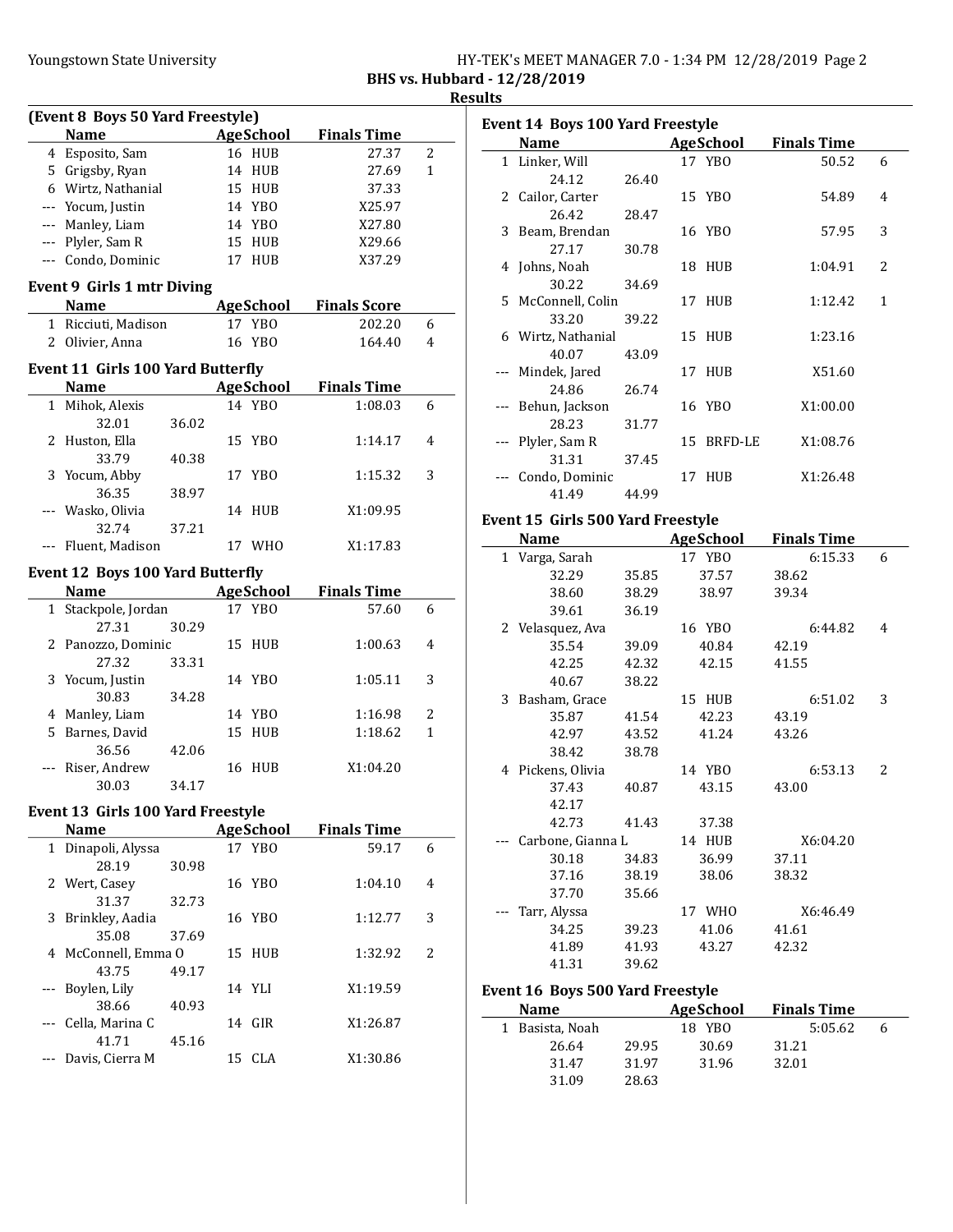## Youngstown State University The HY-TEK's MEET MANAGER 7.0 - 1:34 PM 12/28/2019 Page 3 BHS vs. Hubbard - 12/28/2019

## Results

| (Event 16 Boys 500 Yard Freestyle)                    |                |       |           |         |                          |  |
|-------------------------------------------------------|----------------|-------|-----------|---------|--------------------------|--|
| <b>Name</b><br><b>AgeSchool</b><br><b>Finals Time</b> |                |       |           |         |                          |  |
| 2                                                     | Flatley, River |       | 16 YBO    | 5:25.83 | 4                        |  |
|                                                       | 27.66          | 31.09 | 32.23     | 33.57   |                          |  |
|                                                       | 33.41          | 34.48 | 34.34     | 33.56   |                          |  |
|                                                       | 33.12          | 32.37 |           |         |                          |  |
| 3                                                     | Yocum, Andrew  |       | 14 YBO    | 5:40.20 | 3                        |  |
|                                                       | 29.11          | 33.16 | 33.81     | 34.11   |                          |  |
|                                                       | 34.89          | 36.03 | 34.67     | 35.41   |                          |  |
|                                                       | 34.55          | 34.46 |           |         |                          |  |
| 4                                                     | O'Hara, Declan |       | 17 HUB    | 6:10.28 | $\overline{\mathcal{L}}$ |  |
|                                                       | 32.17          | 36.47 | 37.73     | 37.72   |                          |  |
|                                                       | 37.77          | 38.07 | 38.75     | 37.69   |                          |  |
|                                                       | 37.17          | 36.74 |           |         |                          |  |
|                                                       | 5 Yoder, Adam  |       | 16 HUB    | 6:34.96 | 1                        |  |
|                                                       | 33.75          | 38.21 | 40.84     | 40.24   |                          |  |
|                                                       | 41.68          | 40.49 | 40.00     | 40.84   |                          |  |
|                                                       | 39.91          | 39.00 |           |         |                          |  |
| 6                                                     | Wirtz, Samuel  |       | 15<br>HUB | 6:39.16 |                          |  |
|                                                       | 35.66          | 39.85 | 40.90     | 40.36   |                          |  |
|                                                       | 40.38          | 40.42 | 41.87     | 41.75   |                          |  |
|                                                       | 39.98          | 37.99 |           |         |                          |  |

# Event 17 Girls 200 Yard Freestyle Relay

 $\overline{a}$ 

 $\overline{a}$ 

|   | Team                       |                          | Relay                  | <b>Finals Time</b>          |   |
|---|----------------------------|--------------------------|------------------------|-----------------------------|---|
| 1 | YB <sub>0</sub>            |                          | A                      | 1:58.68                     | 8 |
|   | 1) Kelso, Madison 15       |                          |                        | 2) Velasquez, Ava 16        |   |
|   | 3) Huston, Ella 15         |                          | 4) Wert, Casey 16      |                             |   |
|   | 31.52                      | 30.68                    | 28.58                  | 27.90                       |   |
|   | 2 YBO                      |                          | B                      | 2:10.58                     | 4 |
|   | 1) Pickens, Olivia 14      |                          |                        | 2) Ricciuti, Madison 17     |   |
|   | 3) Parker, Ireland 14      |                          |                        | 4) Brinkley, Aadia 16       |   |
|   | 32.58                      | 42.17                    | 23.04                  | 32.79                       |   |
|   | WH <sub>0</sub>            |                          | A                      | X1:52.15                    |   |
|   | 1) Delida, Rachel 16       |                          | 2) Daniels, Corinne 17 |                             |   |
|   |                            | 3) Karabin, Mackenzie 17 |                        | 4) Carbone, Gianna L 14     |   |
|   | 27.04                      | 28.17                    | 29.16                  | 27.78                       |   |
|   | <b>WHO</b>                 |                          | B                      | X2:01.80                    |   |
|   | 1) DelGarbino, Noelle J 15 |                          |                        | 2) Carannante, Josephine 16 |   |
|   | 3) Elisco, Francesca 17    |                          | 4) Fluent, Madison 17  |                             |   |
|   | 28.93                      | 30.76                    | 31.32                  | 30.79                       |   |
|   | YLI                        |                          | A                      | X2:02.56                    |   |
|   | 1) Benson, Emily 15        |                          |                        | 2) Wilson, Alyssa 16        |   |
|   | 3) Boylen, Lily 14         |                          |                        | 4) Benson, Olivia 16        |   |
|   | 27.92                      | 30.34                    | 34.87                  | 29.43                       |   |

## Event 18 Boys 200 Yard Freestyle Relay

| Team                     |       | Relay | <b>Finals Time</b>      |   |
|--------------------------|-------|-------|-------------------------|---|
| YB <sub>0</sub>          |       | А     | 1:39.14                 | 8 |
| 1) Satterfield, Caleb 14 |       |       | 2) Mascola, Siman 17    |   |
| 3) Behun, Jackson 16     |       |       | 4) Linker, Will 17      |   |
| 25.82                    | 24.19 | 25.86 | 23.27                   |   |
| 2 YBO                    |       | B     | 1:42.25                 | 4 |
| 1) Parker, Liam 15       |       |       | 2) Stackpole, Jordan 17 |   |
| 3) DunLany, Ethan 14     |       |       | 4) Cailor, Carter 15    |   |
| 29.04                    | 23.68 | 25.06 | 24.47                   |   |
|                          |       |       |                         |   |

| ults | 1 - 14/40/4019                              |       |    |                  |                              |   |
|------|---------------------------------------------|-------|----|------------------|------------------------------|---|
| 3    | HUB                                         |       |    | A                | 1:42.52                      | 2 |
|      | 1) Walley, Giovanni 15                      |       |    |                  | 2) Esposito, Sam 16          |   |
|      | 3) Grigsby, Ryan 14                         |       |    |                  | 4) Panozzo, Dominic 15       |   |
|      | 25.84                                       | 26.46 |    | 27.57            | 22.65                        |   |
|      | 4 HUB                                       |       |    | B                | 2:03.62                      |   |
|      | 1) McConnell, Colin 17                      |       |    |                  | 2) Barnes, David 15          |   |
|      | 3) Yoder, Adam 16                           |       |    |                  | 4) Johns, Noah 18            |   |
|      | 32.19                                       | 30.25 |    | 32.29            | 28.89                        |   |
|      |                                             |       |    |                  |                              |   |
|      | <b>Event 19 Girls 100 Yard Backstroke</b>   |       |    | AgeSchool        | <b>Finals Time</b>           |   |
|      | Name<br>1 Huston, Ella                      |       |    | 15 YBO           | 1:14.38                      |   |
|      | 35.64                                       |       |    |                  |                              | 6 |
|      |                                             | 38.74 |    |                  |                              |   |
|      | 2 Kelso, Madison                            |       |    | 15 YBO           | 1:20.04                      | 4 |
|      | 38.90                                       | 41.14 |    |                  |                              |   |
|      | 3 Williams, Tyler                           |       |    | 17 YBO           | 1:20.67                      | 3 |
|      | 38.50                                       | 42.17 |    |                  |                              |   |
|      | 4 Basham, Grace                             |       |    | 15 HUB           | 1:23.81                      | 2 |
|      | 39.55                                       | 44.26 |    |                  |                              |   |
|      | --- Karabin, Mackenzie                      |       |    | 17 HUB           | X1:15.22                     |   |
|      | 35.46                                       | 39.76 |    |                  |                              |   |
|      | <b>Event 20 Boys 100 Yard Backstroke</b>    |       |    |                  |                              |   |
|      | Name                                        |       |    |                  | <b>AgeSchool</b> Finals Time |   |
|      | 1 Yocum, Andrew                             |       |    | 14 YBO           | 1:07.12                      | 6 |
|      | 32.77                                       | 34.35 |    |                  |                              |   |
|      | 2 Parker, Liam                              |       |    | 15 YBO           | 1:09.04                      | 4 |
|      | 32.73                                       | 36.31 |    |                  |                              |   |
|      | 3 O'Hara, Declan                            |       |    | 17 HUB           | 1:10.80                      | 3 |
|      | 4 Yoder, Adam                               |       |    | 16 HUB           | 1:20.48                      | 2 |
|      | 39.28                                       | 41.20 |    |                  |                              |   |
|      | Mindek, Jared                               |       |    | 17 HUB           | X57.25                       |   |
|      | 27.78                                       | 29.47 |    |                  |                              |   |
|      | <b>Event 21 Girls 100 Yard Breaststroke</b> |       |    |                  |                              |   |
|      | Name                                        |       |    | <b>AgeSchool</b> | <b>Finals Time</b>           |   |
|      | 1 Yocum, Abby                               |       |    | 17 YBO           | 1:17.28                      | 6 |
|      | 36.91                                       | 40.37 |    |                  |                              |   |
|      | 2 Pickens, Olivia                           |       |    | 14 YBO           | 1:27.19                      | 4 |
|      | 42.15                                       | 45.04 |    |                  |                              |   |
|      | 3 Russo, Abigail                            |       |    | 14 YBO           | 1:40.60                      | 3 |
| ---  | DelGarbino, Noelle J                        |       |    | 15 HUB           | X1:21.42                     |   |
|      | 38.20                                       | 43.22 |    |                  |                              |   |
| ---  | Carannante, Josephine                       |       |    | 16 HUB           | X1:27.94                     |   |
|      | 41.36                                       | 46.58 |    |                  |                              |   |
|      |                                             |       |    |                  |                              |   |
|      | <b>Event 22 Boys 100 Yard Breaststroke</b>  |       |    |                  |                              |   |
|      | Name                                        |       |    | <b>AgeSchool</b> | <b>Finals Time</b>           |   |
| 1    | Satterfield, Caleb                          |       |    | 14 YBO           | 1:08.47                      | 6 |
|      | 32.59                                       | 35.88 |    |                  |                              |   |
| 2    | Mascola, Siman                              |       |    | 17 YBO           | 1:08.61                      | 4 |
|      | 32.53                                       | 36.08 |    |                  |                              |   |
| 3    | Walley, Giovanni                            |       | 15 | HUB              | 1:12.55                      | 3 |
|      | 33.51                                       | 39.04 |    |                  |                              |   |
| 4    | Behun, Jackson                              |       |    | 16 YBO           | 1:17.89                      | 2 |
|      | 36.87                                       | 41.02 |    |                  |                              |   |
| 5    | Johns, Noah                                 |       |    | 18 HUB           | 1:22.85                      | 1 |
|      | 37.41                                       | 45.44 |    |                  |                              |   |